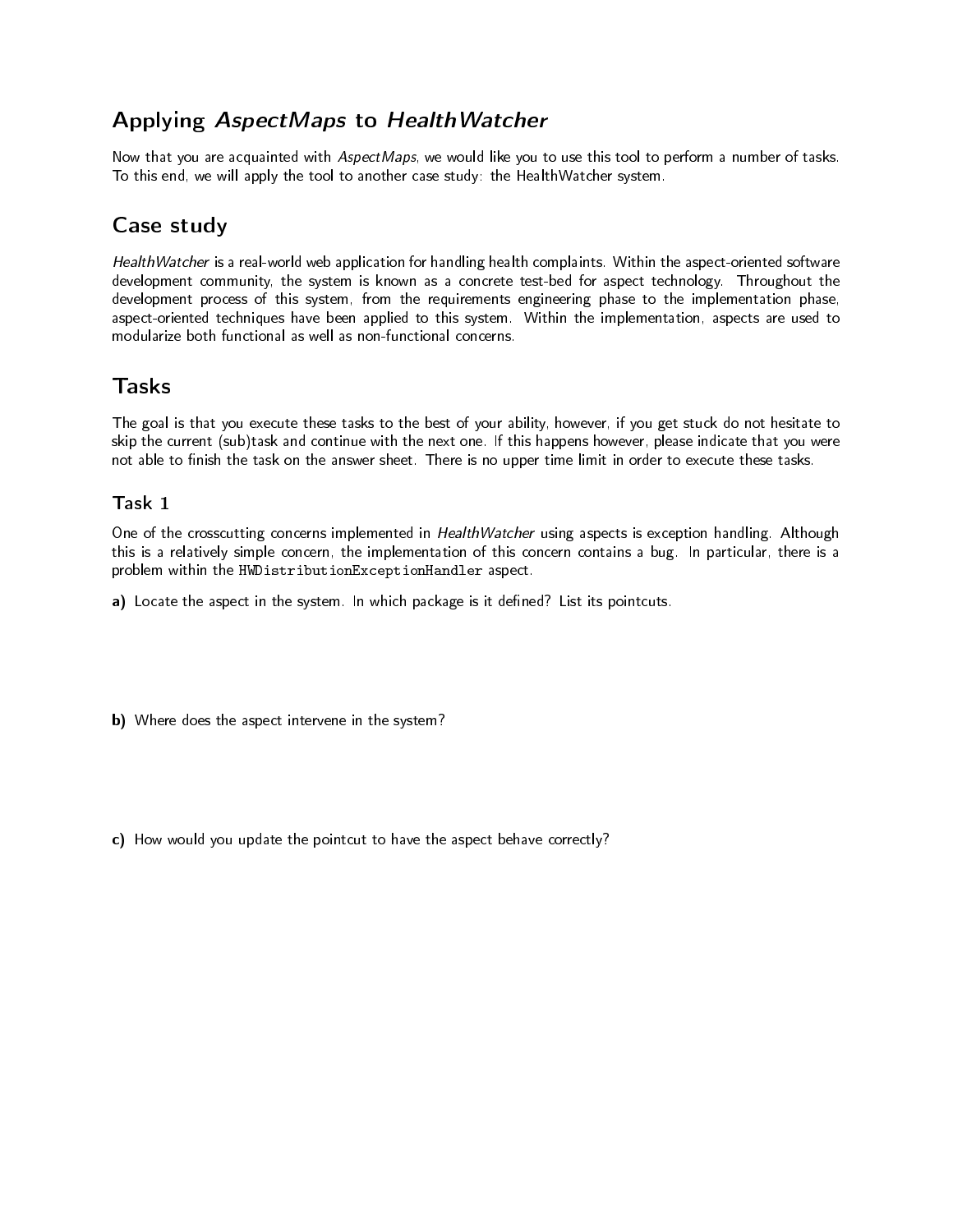### Task 2

Complaints within *HealthWatcher* can go through a transition of various states (e.g., open, closed, ...). This transition between states is implemented using aspects.

a) The names of all code entities related to this concern contain the string 'ComplaintState'. Find all these entities in the system. Which three groups can you distinguish?

b) We are going to study the role of the aspects in this crosscutting concern. Where do the aspects intervene in the system? (Hint: the `Enabled Asp' button can be useful for accomplishing this task)

c) By looking at the visualization you can see that the aspects interact at particular places. Which of the aspects interact? And where?

d) Study the interaction (the places where multiple aspects intervene). What is the impact of this interaction on the type of complaint state that gets set?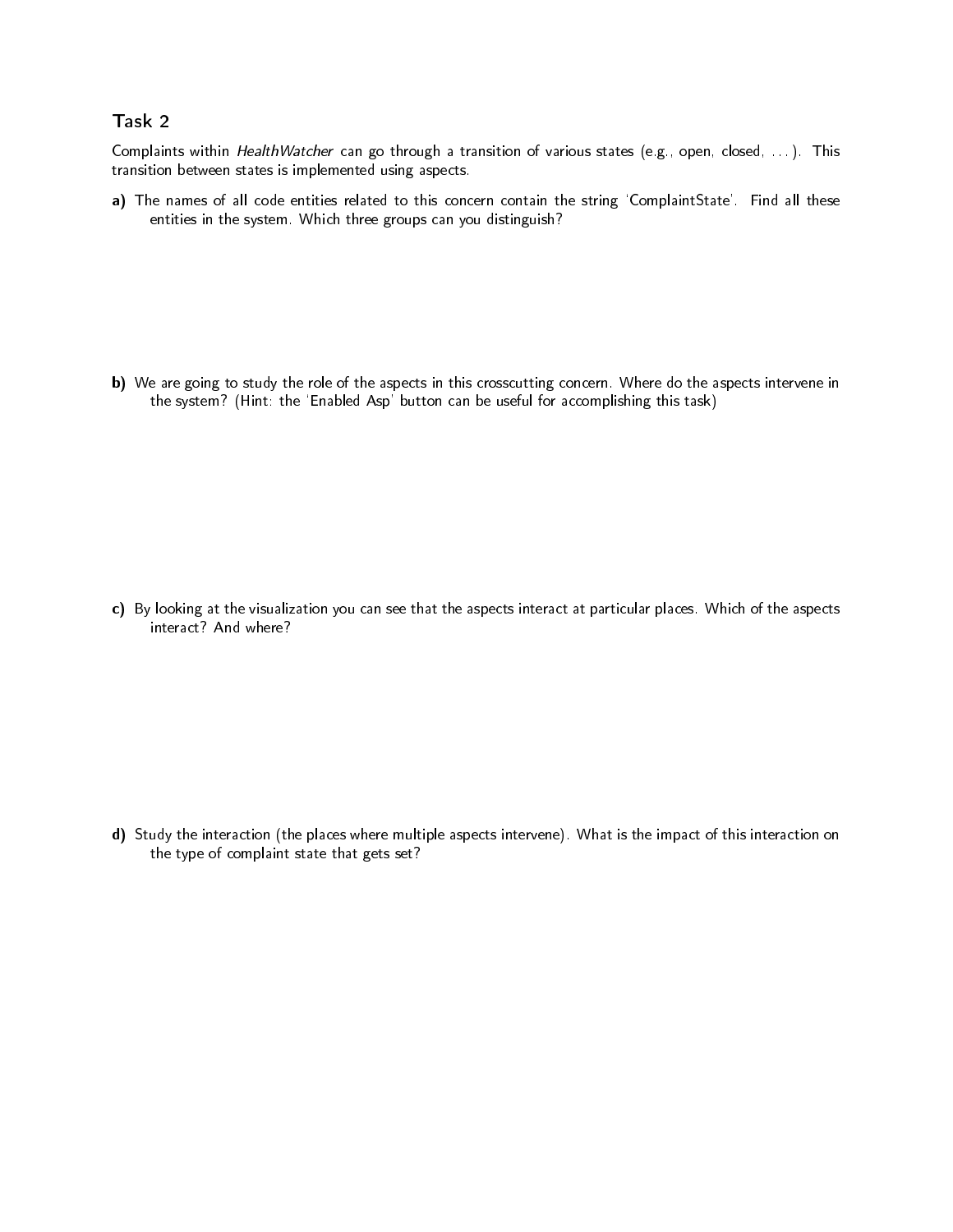### Task 3

Objects in HealthWatcher can be made persistent. Part of this persistence mechanism, in particular transaction management, are implemented using aspects. In this task we will investigate how this transaction management works.

a) There are two aspects contributing to this concern: HWTransactionManagement and HWTransaction-ExceptionHandler. Find both aspects in the system. Where do they intervene?

b) Study the places where the HWTransactionManagement aspect intervenes. How is the transactional logic (begin, commit, abort) structured using aspects.

c) Where does error handling regarding transaction management occur? Is there any other error handling occurring at these locations? (Hint: exception handlers use the word `Exception' in their name)